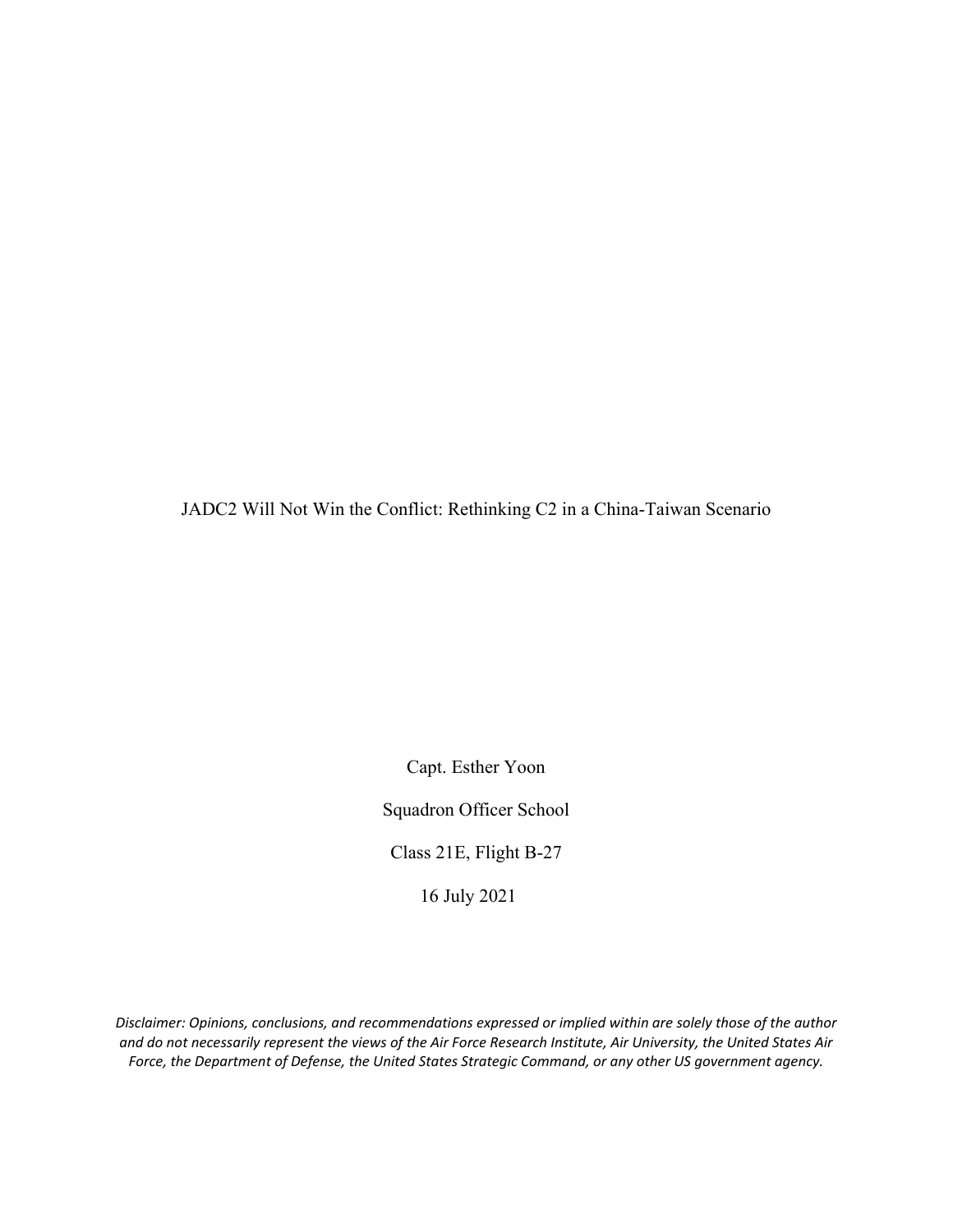## **Abstract**

Joint All-Domain Command and Control (JADC2) is touted as an upgrade to current military command and control by integrating kinetic platforms, intelligence, surveillance, reconnaissance (ISR) assets, and various nodes across an all-domain and wide-ranging battlespace. This resilient network will allow for interoperability between systems that previously had no ability to communicate with one another and a commander will be able to control effects from capabilities in every domain: air, sea, land, space, and cyberspace. JADC2 aims to shorten timelines and quicken processes which in turn preserves how the US fights and brings all-domain effects against peer adversaries. While high-level integration is a logical goal, JADC2 as a stand-alone is a technically infeasible solution in a China-Taiwan scenario given Chinese capabilities that are designed to degrade or deny US networks and systems of systems. Instead of further consolidating management of military action and disempowering tactical leaders, the US military should organize forces into joint units that operate using mission type orders semi-autonomously across distributed environments. By fully embracing mission command and decentralized execution, units can operate at the speed of relevance against a peer adversary like China during high-intensity conflict.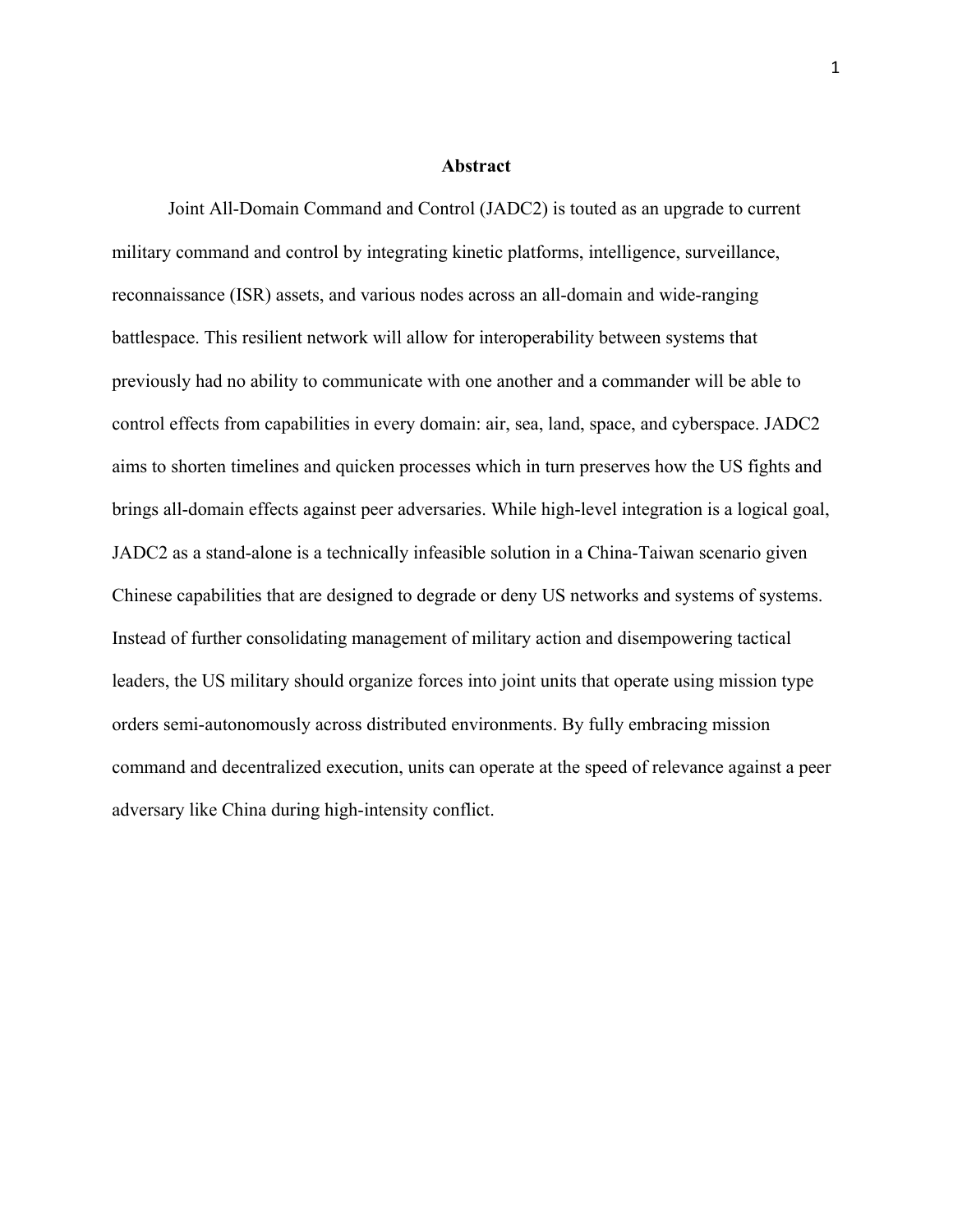# **Introduction**

Within the last decade, the Department of Defense (DOD) has emphasized America's waning military dominance. The 2018 National Defense Strategy stated that the United States (US) "cannot expect success fighting tomorrow's conflicts with yesterday's weapons or equipment." It called for the development of "resilient, survivable, federated networks and information ecosystems." The 2021 Interim National Security Strategic Guidance furthers the claim stating "China, in particular has rapidly become more assertive. It is the only competitor potentially capable of combining…power to mount a sustained challenge". In response, the Joint Chiefs of Staff synchronized efforts and thus Joint All-Domain Command and Control (JADC2) was initialized. The core concept of JADC2 is a "cloud-like environment" designed to share intelligence, surveillance, and reconnaissance (ISR) data across a common network of robust datalinks to provide commanders a decision-making advantage in major combat operations. Simply put, JADC2 will connect sensors and shooters from all military services in multiple domains for faster effects on enemy forces.

Though it is a compelling argument, JADC2 will not guarantee victory on a battlespace such as that of a China-Taiwan scenario. The most robust and durable communications systems will not withstand the sheer magnitude of kinetic and non-kinetic effects directed at them and while the goal of linking various kill chain nodes seamlessly is sound, it should not be the end in itself. The US should assume that any expected conflict with China will include degradation of battlefield information and loss of centralization. Leaders should aim for the design of a truly joint command and control structure that embraces mission command, organizes forces into small, flexible all-domain teams and delegate authorities to the lowest possible tactical level.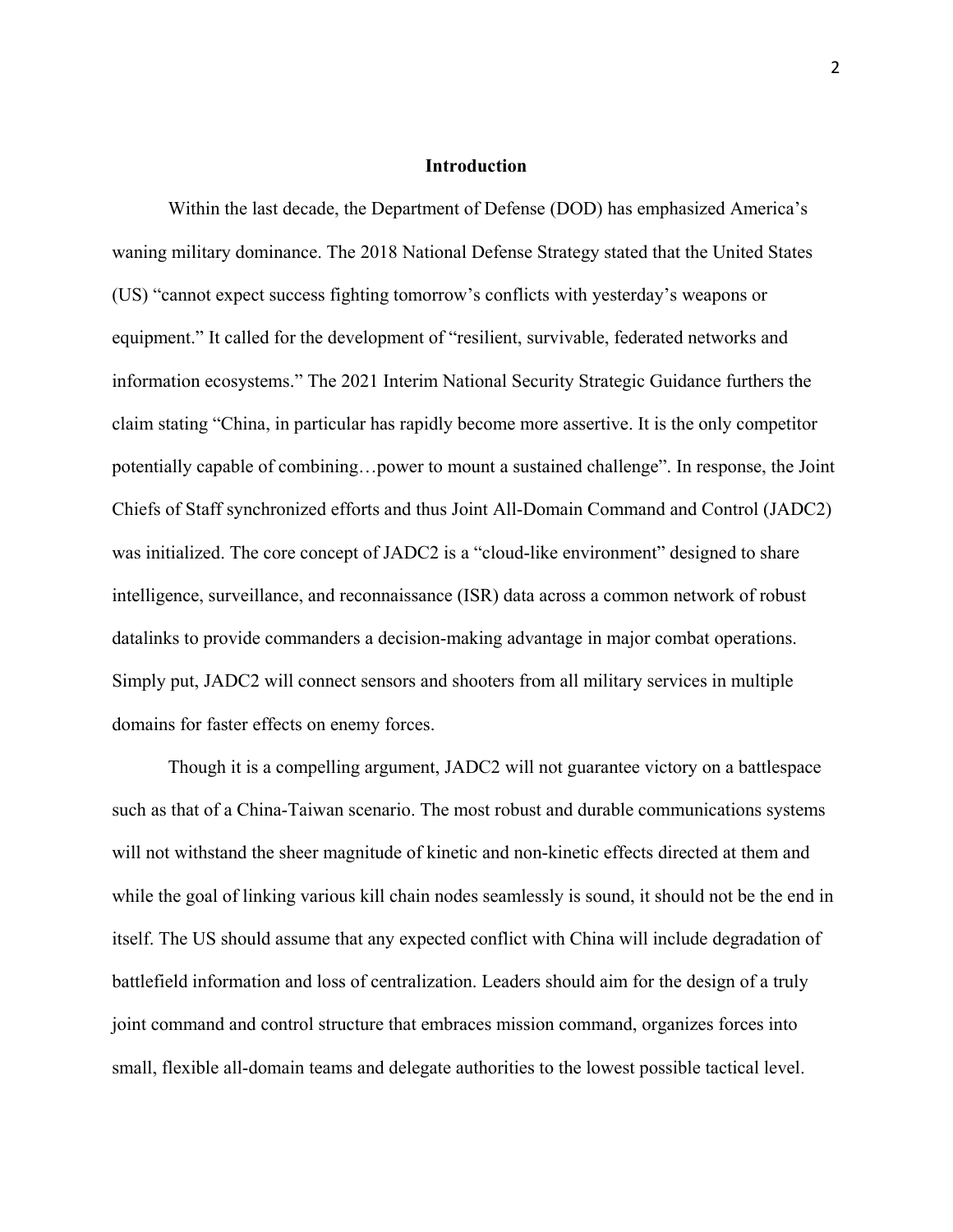Though it is enticing to continue operating using organizational principles that have proven successful in the past, potential future high intensity conflicts with China in and around Taiwan will not look the same as those of the past. And neither should the US military.

#### **JADC2 in a Disputed Environment**

In the final paper of his CSAF series, Gen David Goldfein wrote "Situational awareness is most powerful when it enables effective and timely decision-making at the right level whether tactical, operational or strategic". To achieve such a level of synchronization and awareness, the DoD plans to use JADC2 to align capabilities from and through multiple levels (tactical, operational, strategic) of war. Leaders argue that only by leveraging JADC2 will the joint force effectively coordinate the distinct mix of capabilities and effects across multiple domains. As military technology has grown to become more complex, from gravity bombs to the evolution of GPS-aided bombs, the necessary coordination between platforms and personnel has likewise grown in complexity.

Learning from previous conflicts like the Vietnam War that showed alarming quantities of aircraft loss against then-modern air defense systems, the US drove towards highly technical solutions: advanced radars, faster, stealthier aircraft, electromagnetic warfare capabilities, and the systems and radios required to link users with systems. This proved successful and historically, the US overshadowed adversary attempts at competing strategies. This is no longer the case. In its 2020 report to Congress, the Office of the Secretary of Defense admitted "China has already achieved parity with – or even exceeded – the United States in several military modernization areas". China has had years of observation and study of the "American Way of War" and how the US military has been effective in major combat operations though command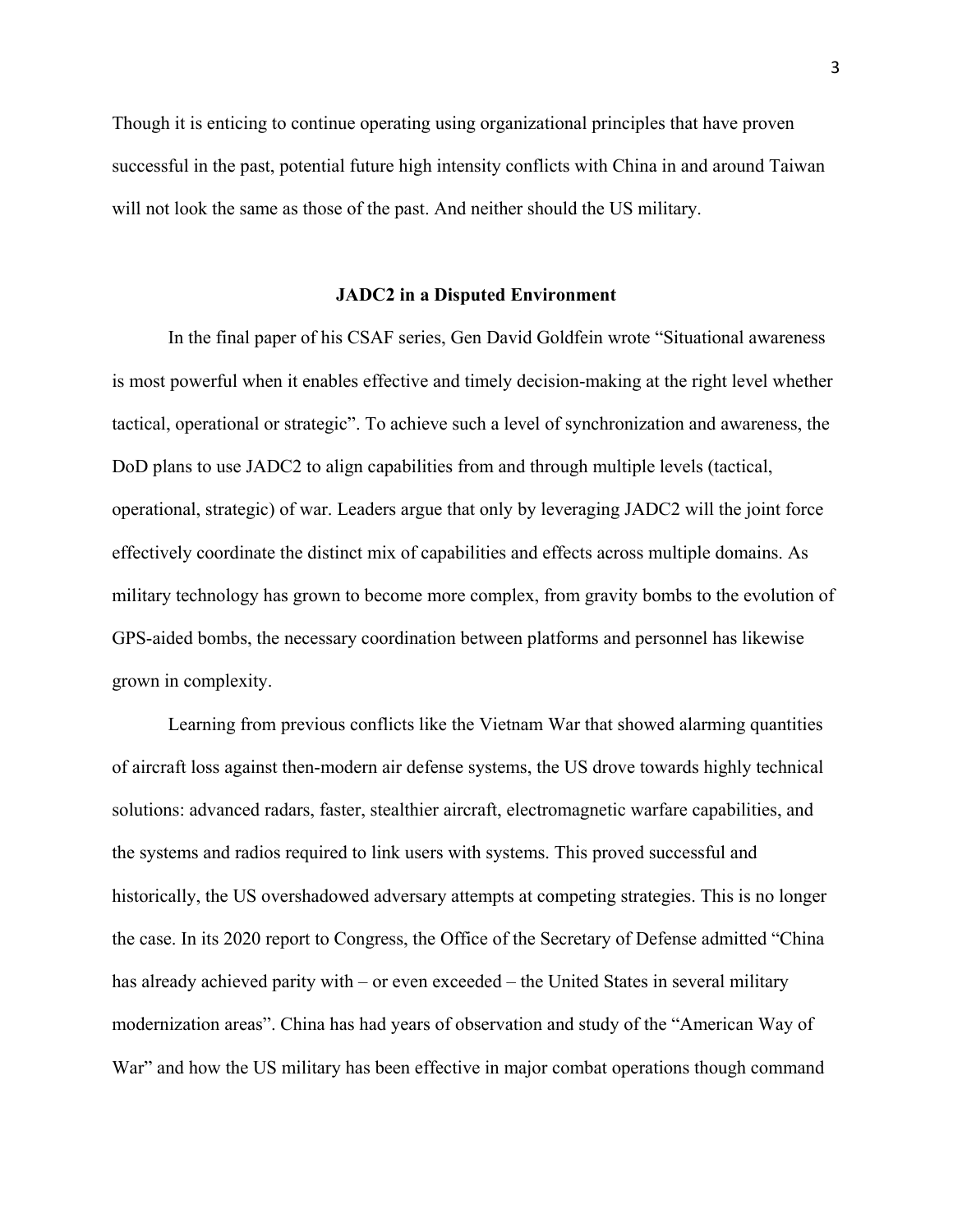and control of its forces across multiple domains. Therefore, removing said C2 infrastructure is the logical first step in a modern battle. This is seen as China continues to develop longer-range air-to-air and surface-to-air missiles against targets such as airborne early warning and control systems (AWACS), more capable anti-satellite systems, and increased electronic warfare and cyber-attack capabilities. For this very reason, putting faith in JADC2 to ensure complete military success in a China-Taiwan conflict is misplaced.

Rather than only developing technology to employ a strictly top-down decision-making approach, the US military should do what it has spent years championing – mission command – and further rethink C2 by jointly structuring forces spanning all domains and delegate the ability to operate in distributed units thereby complicating and presenting multiple targeting dilemmas for the adversary.

### **Mission Command and a New Organizational Construct**

Joint Publication 3-0: *Joint Operations* describes that if a commander loses reliable communications, "mission command… enables military operations through decentralized execution based on mission-type orders". Subordinate leaders must understand a situation and their commander's desired end state while exercising the ability to act independently to accomplish the mission - this cannot happen without mutual trust between commander and subordinate and clearly established intent. In theory, the US military has adopted the concept of mission command but in practice, modern military operations echo a rigidly hierarchical decision-making structure. Current combat operations in the Middle East are overseen by large teams of lawyers, intelligence officers, pilots, commanders, and numerous entities all attempting to coordinate information and authorities to reach decisions. This has created a contradictory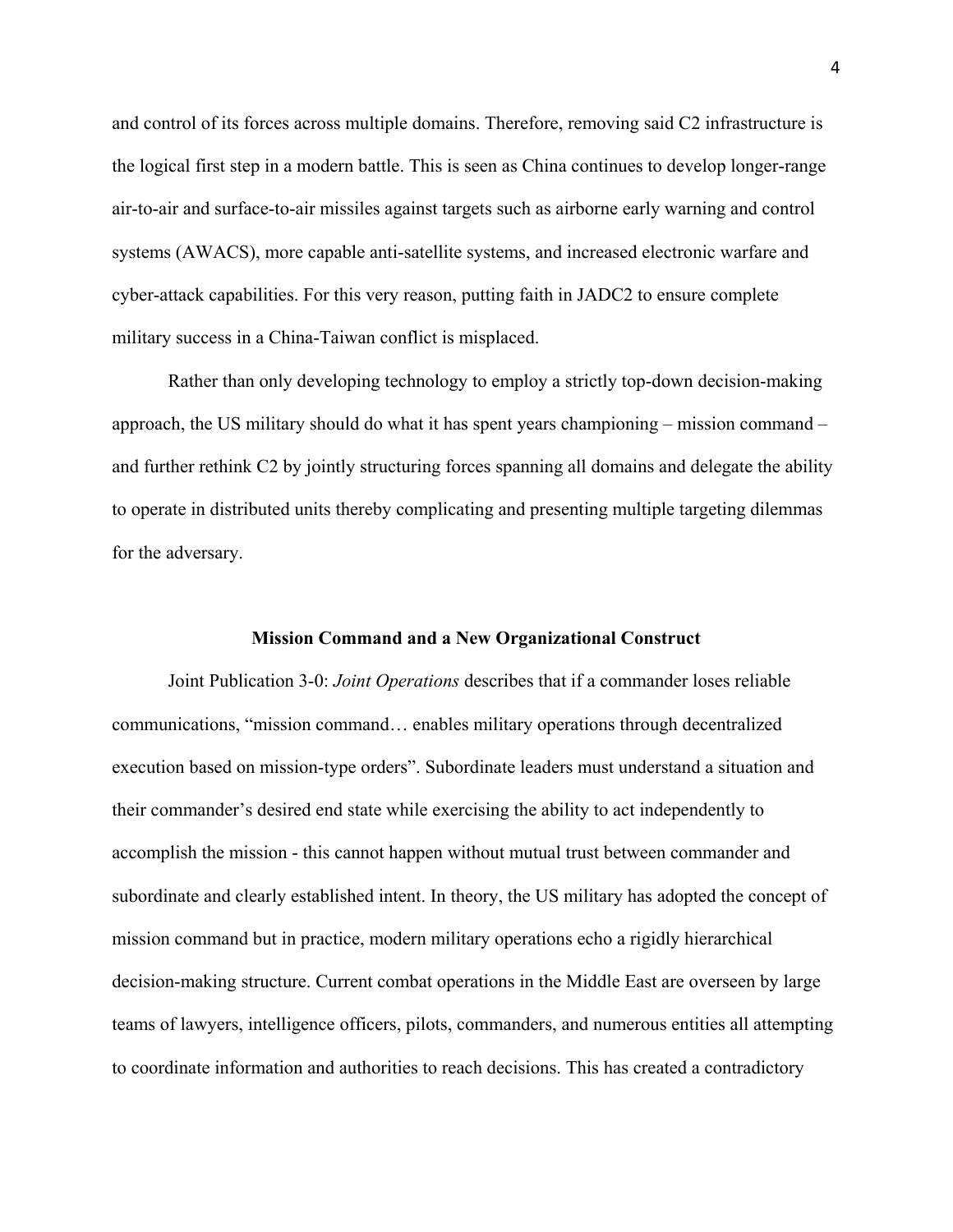predicament where an organization will accept risk (e.g. striking targets based on limited intelligence) but an individual will not (fear for their career, legal ramifications, etc.). With so many people involved in the decision-making process with responsibilities diffused through large staffs, things become routine. Routine ISR, routine strikes, routine maneuvers, routine operations. JADC2 will only continue this trend as it strives to link previously separated platforms to users allowing commanders to drive processes from a "centralized operation center"; it is essentially no different than how the military currently operates and will not singularly bring victory for the US in a China-Taiwan conflict.

How then can a commander leverage its forces across multiple domains in a highly contested environment against a capable adversary like China? Rather than solely pursuing an all-knowing, operational-level network, the US military should expect communications degradation in a high-intensity conflict and groups of tactical units encompassing multiple domains are likely to operate organically rather than while connected to a large central operational node. Parallel to technological advances, leaders must also look at organizational change. Rather than service and functional exclusive components, forces should be organized into joint all-domain teams consisting of a multi-service mix of various platforms and capabilities, equipped with the necessary staff and assets to execute joint functions (ex. Intelligence, fires, etc).

Subordinate to an overall Joint All-Domain Task Force commander, these all-domain components would be assigned to specific areas of responsibilities within the overall battlespace and would operate semi-autonomously. Using mission-type orders (MTO), commanders would now have complete and broad authority to conduct ISR, develop targets, and authorize necessary ground actions or strikes within compressed timelines. Thus, even if C2 systems fail, a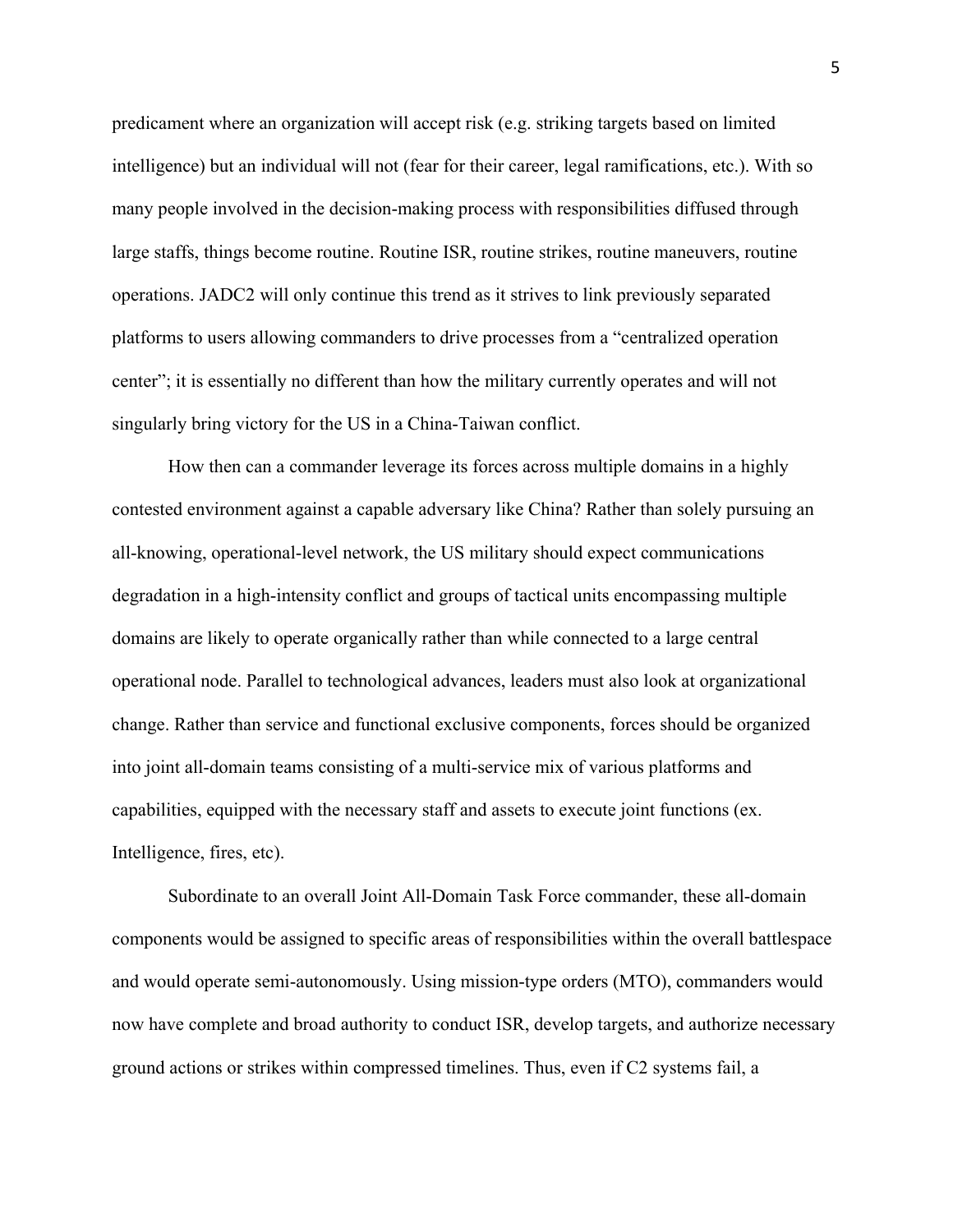commander could execute higher headquarters' intent and maintain a fast operational tempo against an enemy. This realignment of forces would also facilitate a greater ability to conduct joint exercises and not just hypothetical experimentation. While large training events like Indo-Pacific Command's Valiant Shield are a step in the right direction, prioritizing live tactical integration and robust training in a combined effort would further joint proficiencies on a regular basis rather than in one-off annual evolutions.

Recent examples of this type of force organization can be found in Iraq and Syria during Operation Inherent Resolve (OIR). In order to more effectively support partner ground forces with close-air support (CAS), strike cells were developed. Though nondoctrinal, strike cells through synchronization of ISR and fires, empowered dynamic decision-making and ultimately enabled quicker targeting and effects that would be impossible working through a traditional Air Operations Center (AOC). Though radical at the time, the overall success of the campaign against the Islamic State demonstrates the achievability of smaller modular teams that given the appropriate authorities can apply effects across multiple domains.

# **Conclusion**

The US military is at a point of inflection. After years of focus on the counter-terrorism fight in largely permissive, uncontested environments, it now appears ready to wholeheartedly invest in JADC2 as the technological solution to high-intensity conflict. Though successful in past major combat operations, JADC2's objective of a fully immersed, wide-ranging network – while well-intentioned – is unrealistic in a densely contested environment. Layering that with a determined adversary like China that has shown proven intent and capability to degrade and deny systems, the US military must look to rethinking C2 in a China-Taiwan scenario. Instead of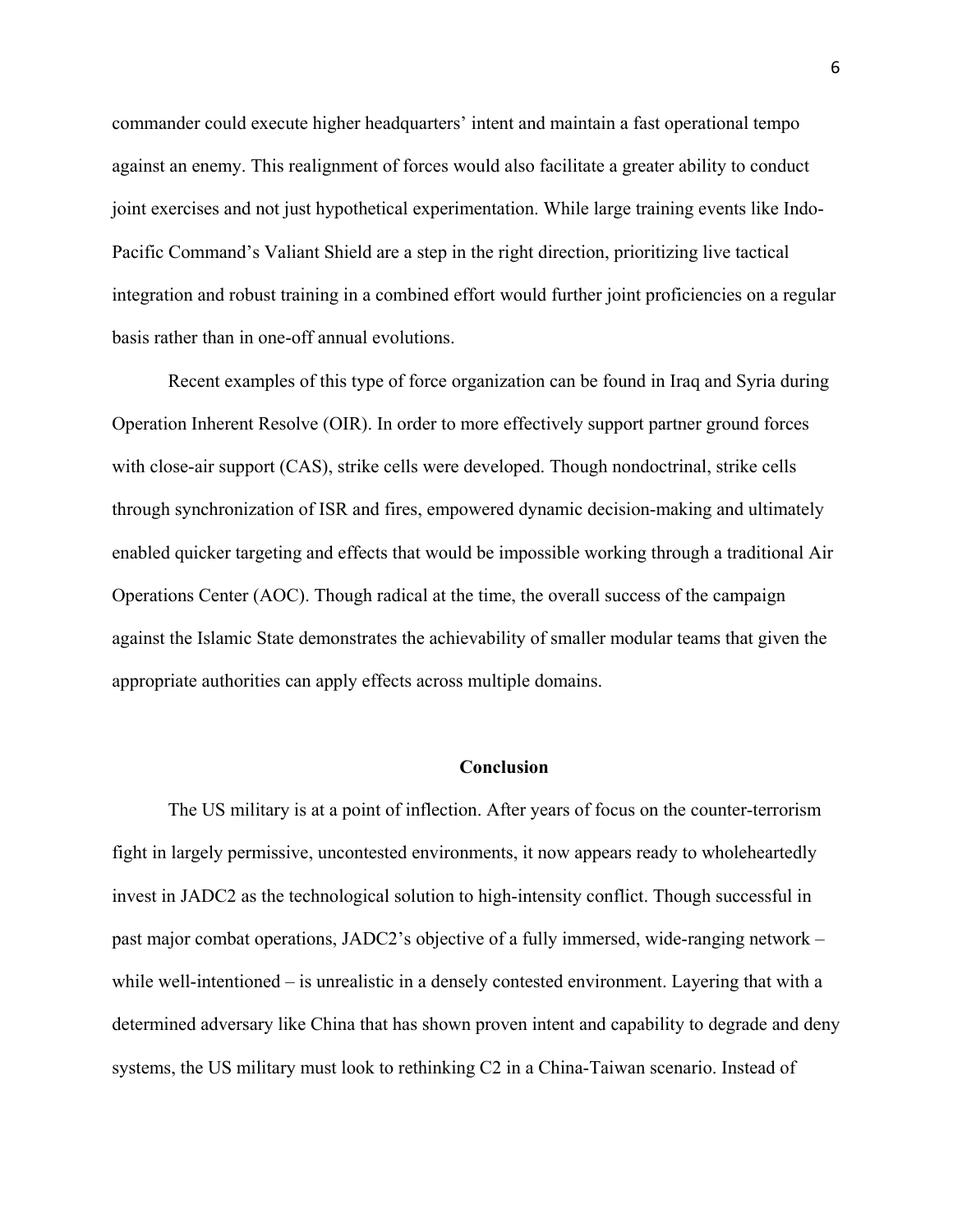micro-managed conflict, emphasis should be placed on reorganizing and training forces into joint all-domain teams armed with mission type orders. Thus, distributed units can semiautonomously carry out commander's intents while introducing multiple dilemmas to an adversary. Even with degraded communications, commanders can hold confidence that their subordinates are working towards larger goals and ultimate victory over the adversary. JADC2 is a worthy goal, but the US military will not be successful in a China-Taiwan conflict unless it fully accepts mission command, empowers subordinate commanders, and rethinks C2 and force organization for potential future near-peer conflicts.